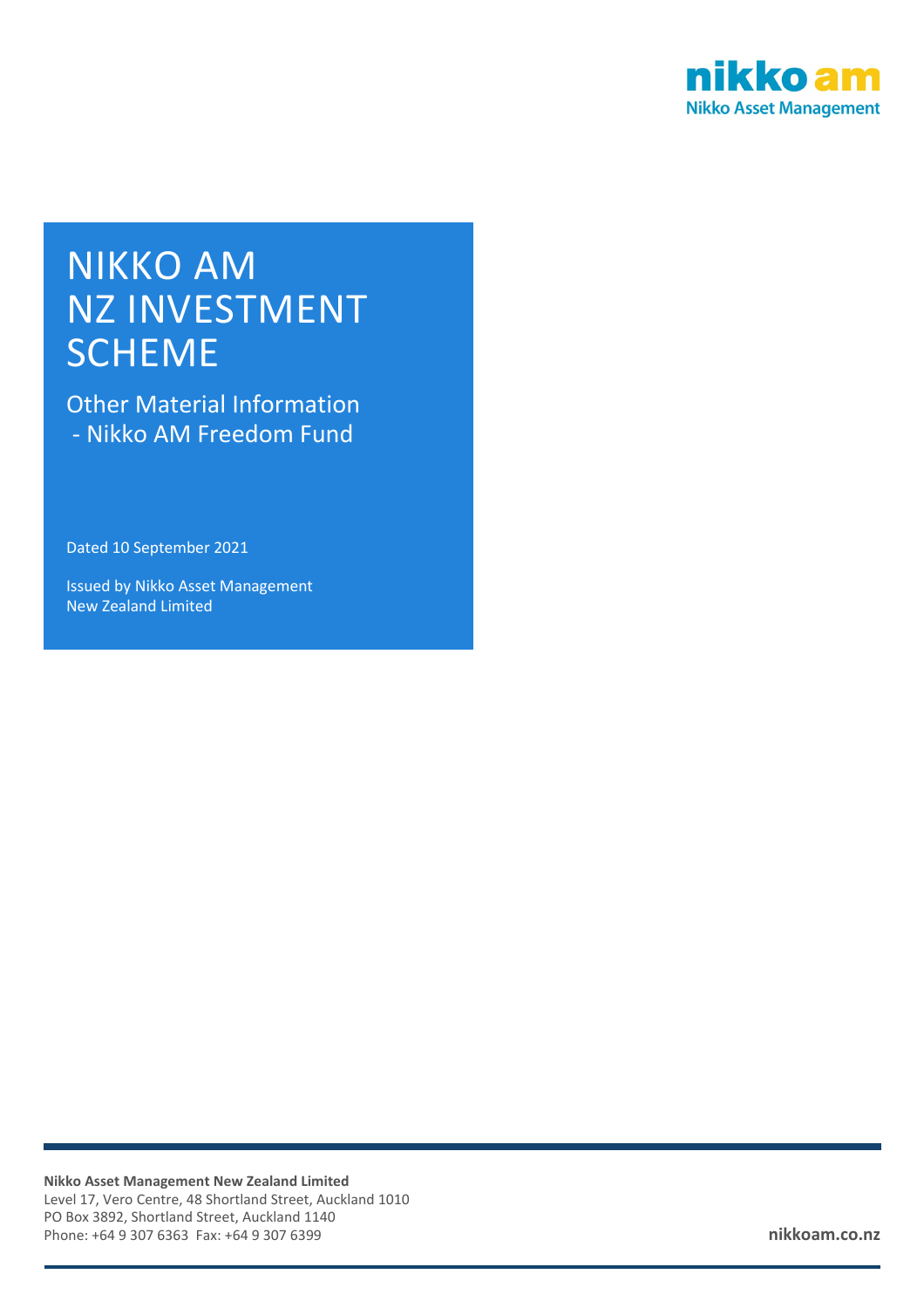# Nikko AM Investment Scheme – Nikko AM Freedom Fund

The Nikko AM Freedom Fund has been established to enable clients to use their capital to support the work of TearFund<sup>1</sup>(the **charity**) to combat human trafficking and modern slavery. TearFund work with partners throughout South East Asia in order to:

- Help to protect people vulnerable from trafficking and worker exploitation by running empowerment and education programmes.
- Assist authorities to investigate criminal networks behind trafficking and slavery.
- Work with local law enforcement to prosecute traffickers, preventing more people from becoming enslaved.
- Give survivors a safe place to heal, recover and restore their dignity through rehabilitation and supported reintegration.

Donations that the Freedom Fund makes to the charity will be used in a number of ways:

- Prevent vulnerable people from being trafficked and exploited
- Remove people from exploitative situations
- Prosecute traffickers
- Provide legal support and aftercare for trafficked people and exploited workers
- Rehabilitate survivors and reintegrate them back into their chosen communities

All investors in the Nikko AM Freedom Fund will receive quarterly updates on what has been achieved over the period.

1TearFund is a NZ registered charity. Under the Establishment Deed, the Manager may change the charity at any time and notify investors in the Freedom Fund.

## How does the Fund work?

#### **Overview**

As an investor in the Freedom Fund (the **Fund**) you are buying units on the basis that all investment returns are donated to charity with the specific purpose of supporting efforts to combat modern slavery and human trafficking.

Unlike a typical charitable donation where a donor gifts money to a particular cause, as an investor in the Freedom Fund you retain full ownership of the capital and can request a full or partial return of your investment at any time. During the time your capital is invested in the Fund, all the investment returns generated by the Fund will be provided to the charity without any deductions for tax or fund expenses. For example, if you invest \$10,000 and the Fund generates a return, above fees, of 2.5%, then \$250 will be gifted to the charity (along with the fees) and you will continue to have \$10,000 invested.

You will not receive any investment return but your capital will be at risk. The investment risk is low as the underlying investments will be predominantly cash and bonds, but there is still a risk of capital loss.

You will be able to redeem units at any point and have your capital returned to you. In some cases the capital returned may be lower than what was originally invested.

There are no expenses charged to the Freedom Fund, as all service providers involved have agreed to provide their services at no cost. Nikko AM's management fee charged to the Fund will be donated in full each month along with the proceeds from investment returns.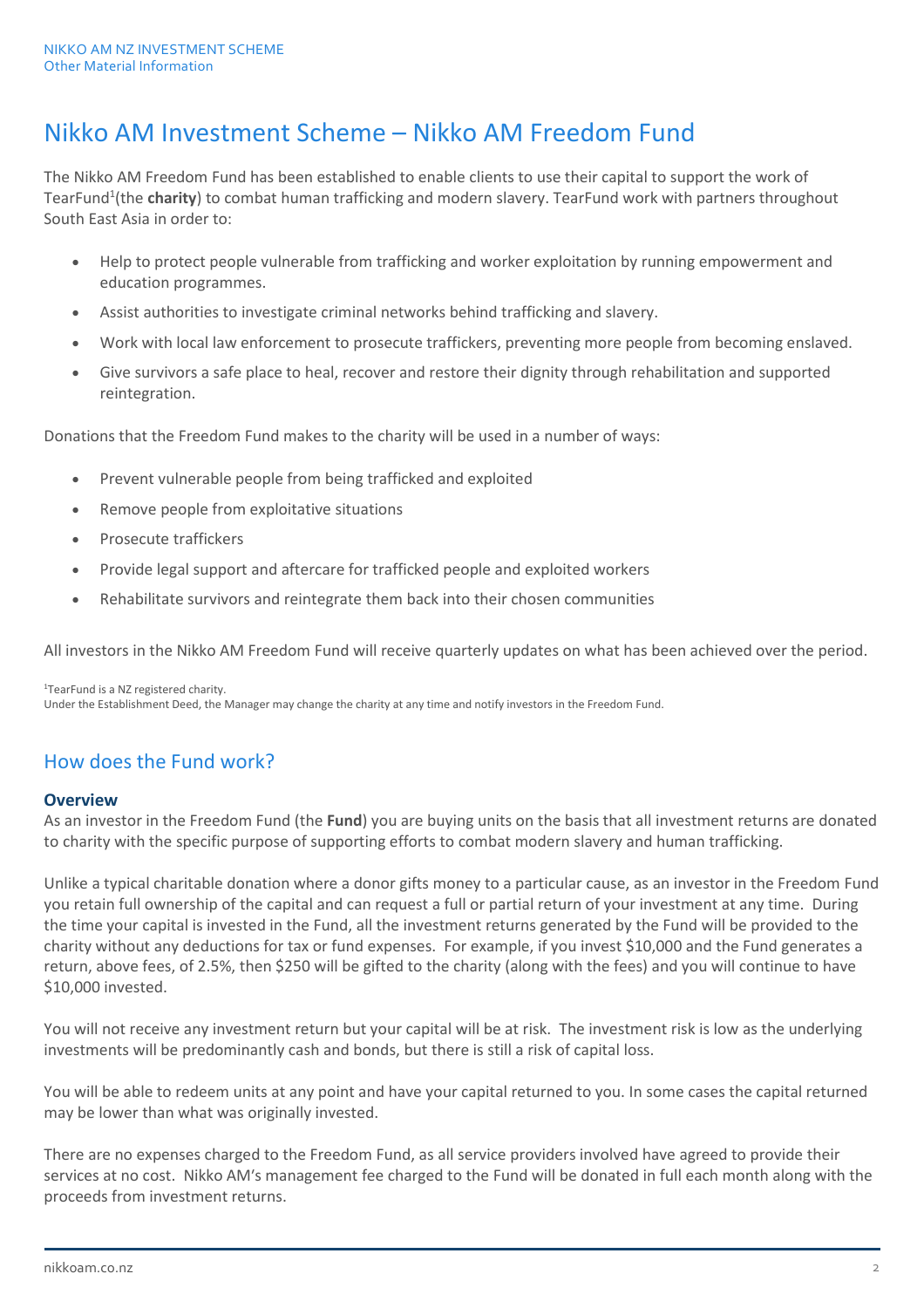The investment returns provided to the charity will also be paid gross of tax. No tax is attributable to individual investors on any investment returns due to these being used entirely for charitable purposes.

#### **How this applies to returns**

#### The fund has a positive return

If the Fund has assets of \$1,000,000 and generates a return of 2.5% during the year with an annual management fee of 0.30%, then the \$25,000 investment return and \$3,000 management fee will be donated to the charity. No tax will be paid by investors as their capital will be worth the same as the amount they invested.

#### The fund has a negative return

If the Fund has assets of \$1,000,000 and generates a loss of 2.5% during the year, then the Fund will fall in value to \$972,000 (each investor will suffer a 2.5% loss on their capital, and a 0.30% management fee). No investment returns will be available to donate to the charity, but the \$3,000 management fee will be donated.

#### **Pricing and Accruals**

You can buy units in the Fund at any time. The purchase price for units is fixed at \$1.00 irrespective of the market value of the underlying assets. This may mean that immediately after you purchase units the value of your holding is less than the purchase price of your holding. The unit price is calculated daily and capped at \$1.00. Investment returns arising will be allocated on a daily basis for payment to the charity, and not accrued in the unit price.

The amount available to donate to the charity will go up or down depending on investment performance of the underlying assets. As such, if there is negative performance on any given day the amount available to donate will be reduced and either:

- (i) the donation balance will still be positive and the unit price will be maintained at \$1.00, or
- (ii) the donation will be reduced to zero and the unit price will go below \$1.00.

In the event that the unit price is below \$1.00, all future investment gains will be retained in the Freedom Fund for the benefit of investors until such time as the unit price returns to \$1.00. Once the unit price returns to \$1.00, the investment returns will be used to increase the amount available for donations to the charity.

Regular payments to the charity will be made throughout the year, with an annual process to ensure all investment gains for a 12 month period have been donated to the charity. Investment gains are held in the name of the Supervisor until they are donated and are not available to the Manager.

You can redeem your units in the Fund at any time. Redeeming units when the unit price is less than \$1.00 will result in you receiving back less than you invested.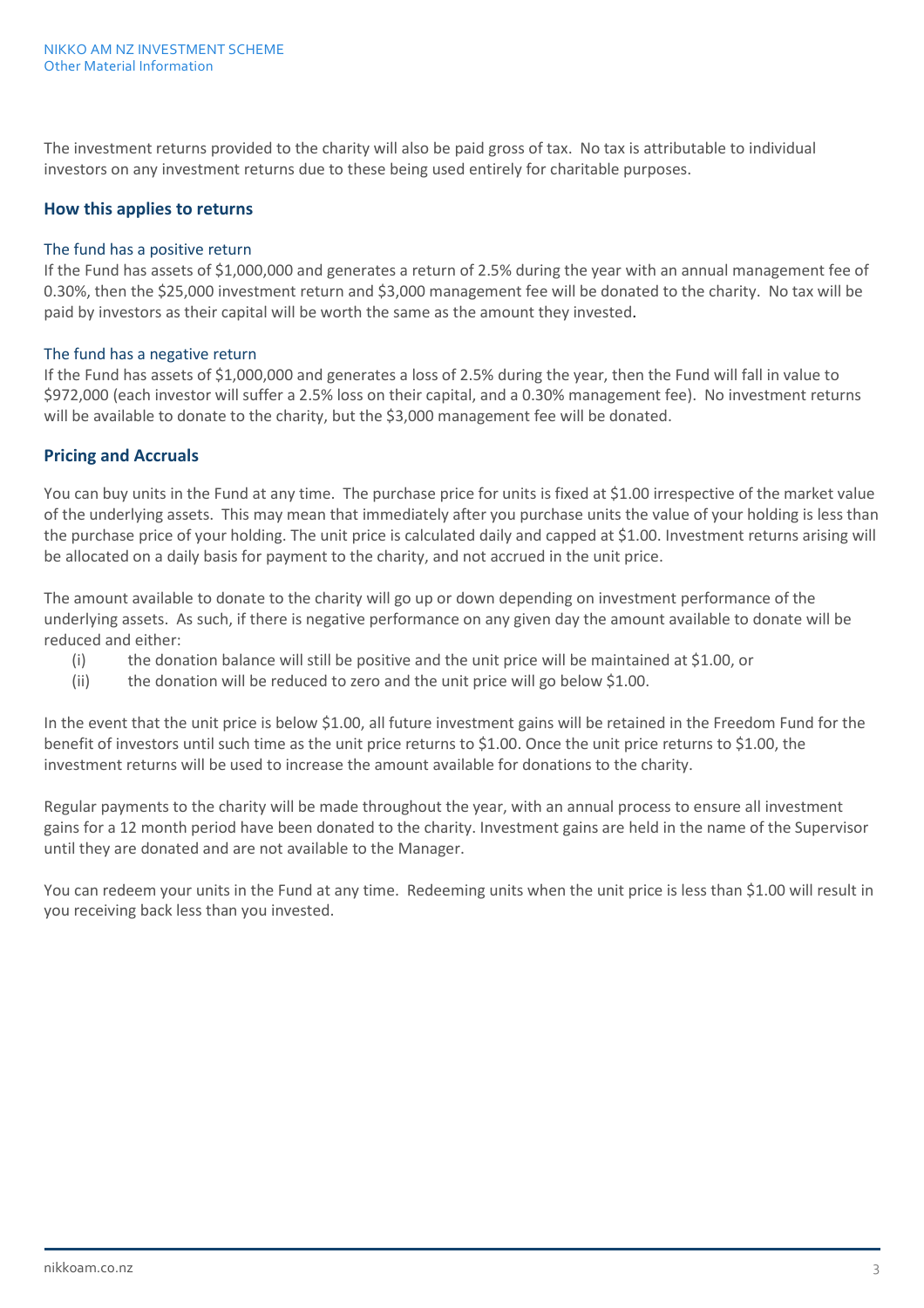The following diagram sets out how the unit price and amount allocated to the charity may change each day.



#### **Donations**

Donations are paid directly from the Fund to the charity. Charitable donations tax rebates, for donations made by the Fund, are not claimable by the investor outside of the Fund. (See Tax Treatment section below). The amount available for donations will increase as investment gains, over and above the capital value of investors' funds, are made in the Freedom Fund. In order to deliver a smoother stream of income, the donations from the investment returns will generally be paid monthly at a fixed rate that Nikko AM will determine periodically. Donations will only be paid if there is a sufficient amount of positive investment gain generated by the Freedom Fund to cover the donation amount.

At the end of each year, any residual investment returns in the Freedom Fund that have not been paid to the charity through the regular payments will result in a wash up payment being made to the charity. At financial year end or shortly after, all investment returns from the unit price exceeding \$1.00 and all management fees will have been paid to the charity. If, at the end of the year, the unit price is below \$1.00 there will be no additional donations to the charity, and returns from the following year will be used initially to return the unit price to \$1.00 before donations recommence.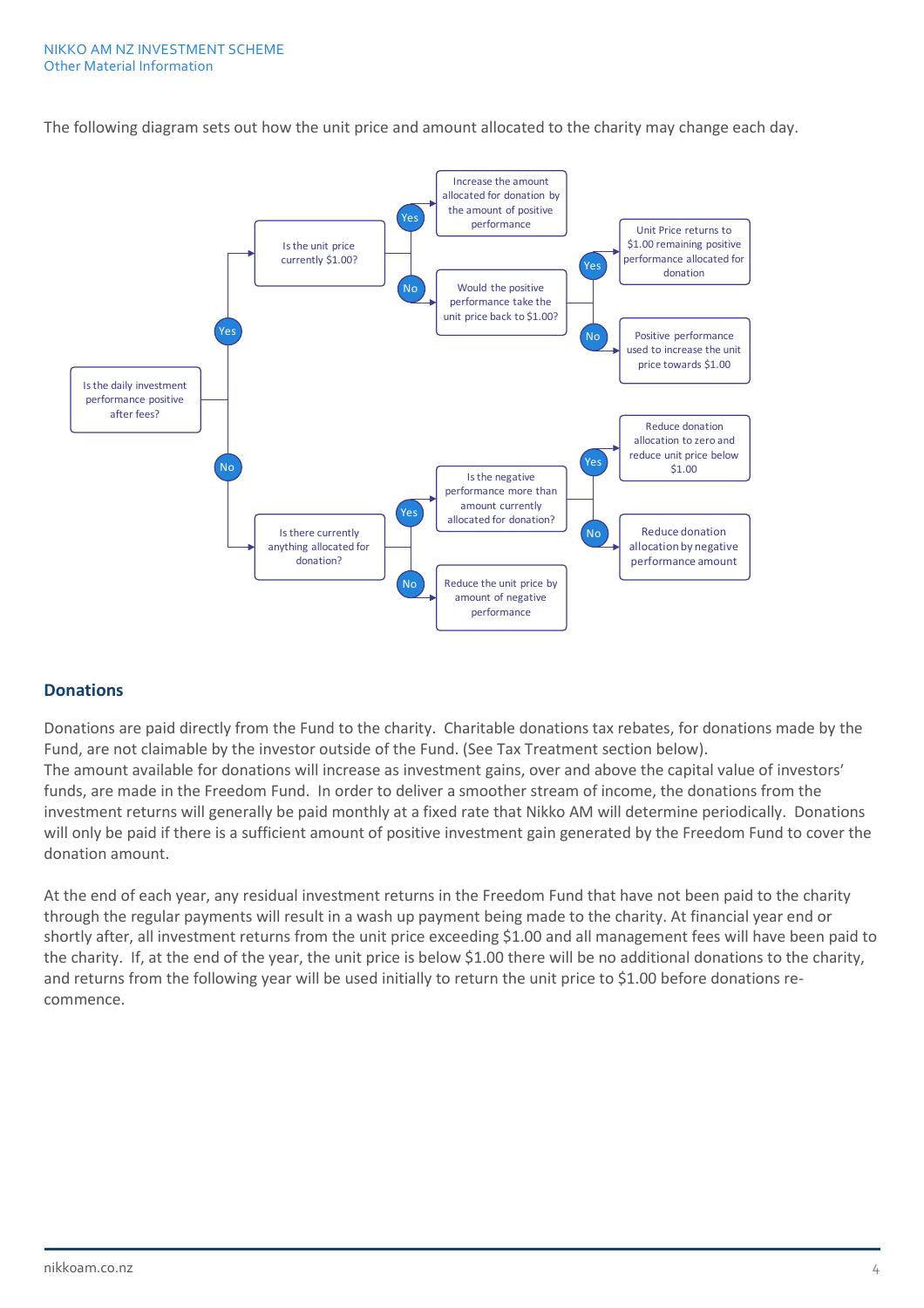#### **How investment performance can impact donations and value of your investment**

|                                                                  | Day 1                           | Day 3                            | Day 5                           |
|------------------------------------------------------------------|---------------------------------|----------------------------------|---------------------------------|
| <b>Investment</b><br><b>Performance</b>                          | Positive                        | Negative                         | Positive                        |
| <b>Unit Price</b>                                                | \$1                             | less than \$1                    | \$1                             |
| <b>Capital Value</b><br>(Amount received<br><i>if redeemed</i> ) | Equal to Original<br>Investment | Less than Original<br>Investment | Equal to Original<br>Investment |
| <b>Total Donation</b>                                            | Increases                       | Decreases                        | Increases                       |



#### **Donations**

**Investment** Performance Changes each day based on the value of

underlying investments.

Each day the amount that can be donated will change based in the investment performance. The management fee is added each day. Donation payments are made monthly with a final 'true-up' determined at the year end.

#### **Unit Price**

Remains at \$1.00 but can fall below \$1.00 if there is a large enough investment loss.





### **Capital Value**

The value of your capital that is working for the charity. This can fall below the original amount invested.